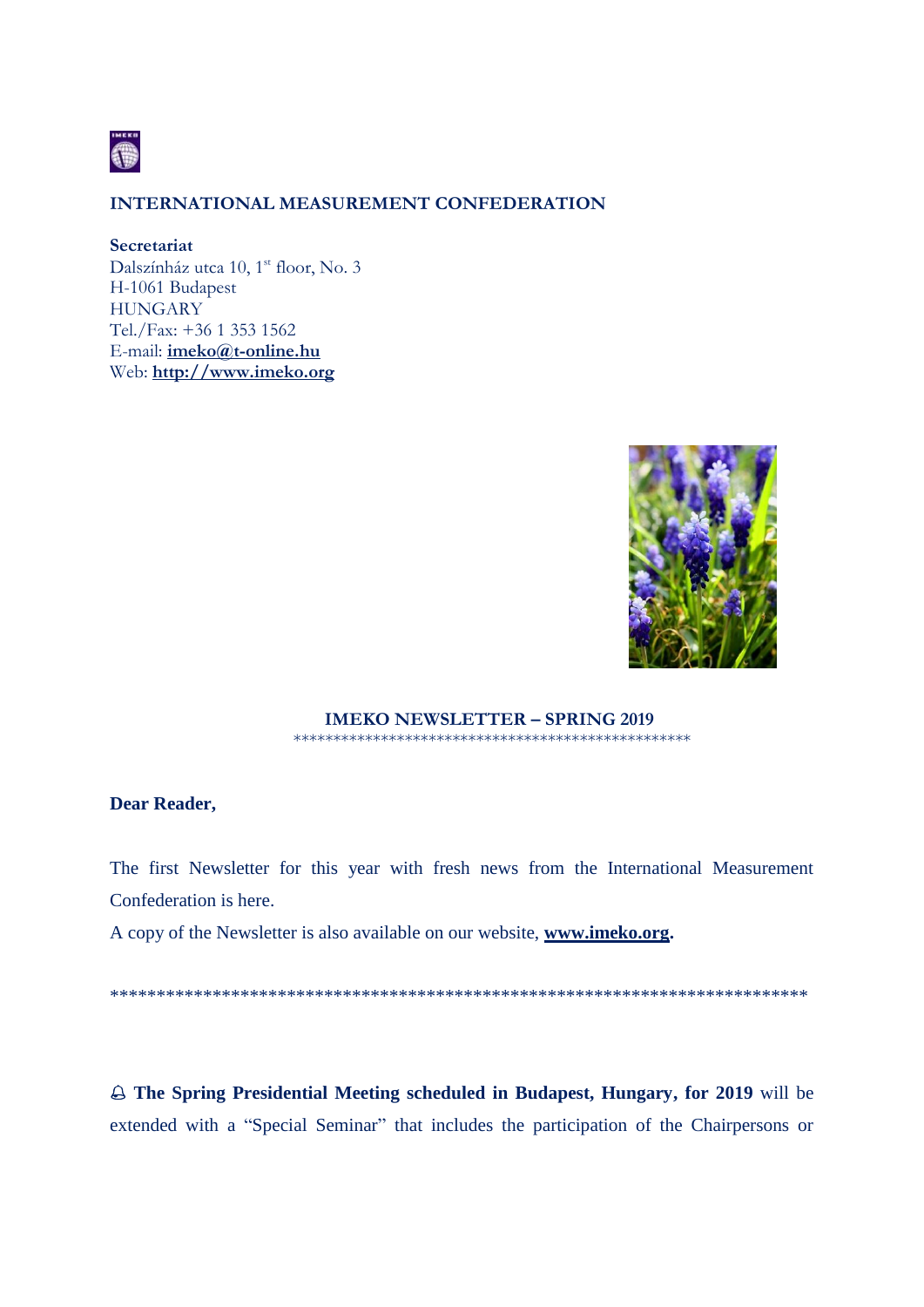Scientific Secretaries from IMEKO Technical Committees (TC) to improve the TC's activities and involve more young members in the Confederation in future.

 **The theme for World Metrology Day (WMD) 2019 on 20 May is "The International System of Units Fundamentally better".** This theme was chosen because, **on 16 November 2018**, the General Conference on Weights and Measures agreed perhaps one of the most significant revisions to the International System of Units (the SI) since its inception. Research into new measurement methods, including those using quantum phenomena, underpins the change that comes into force on 20 May 2019. The SI is now based on a set of definitions, and each is linked to the laws of physics and has the advantage of being able to embrace further improvements in measurement science and technology to meet the needs of future users for many years to come. The science of measurement plays a central role in scientific fields, improves the quality of life and protects the global environment.

### **[www.worldmetrologyday.org](http://www.worldmetrologyday.org/)**



#### **Café-Debate: Metrology and Information Science and Communication**

A debate will take place **on 20 May 2019 at 5.30 pm at the "Conservatoire National des Arts et Métiers" (National Conservatory of Arts and Crafts) in Paris** to mark World Metrology Day. The introductory topic will be: The Intersecting Challenges of Metrology and CIS in the Digital Era. Debates will cover topics such as Metrology, Data & Algorithms, Social Metrology & Citizen Sensors (Debates will be led by DICEN-IDF, CNAM, LNE, Université Paris 3-IRCA, SHS)

### **CFM Newsletter 3 / / April 2019**

 **3D Measurement Technology Provides Real-Time Gesture-based Human–Machine Interaction.** Researchers at Fraunhofer IOF (Institute for Optics and Precision Engineering) in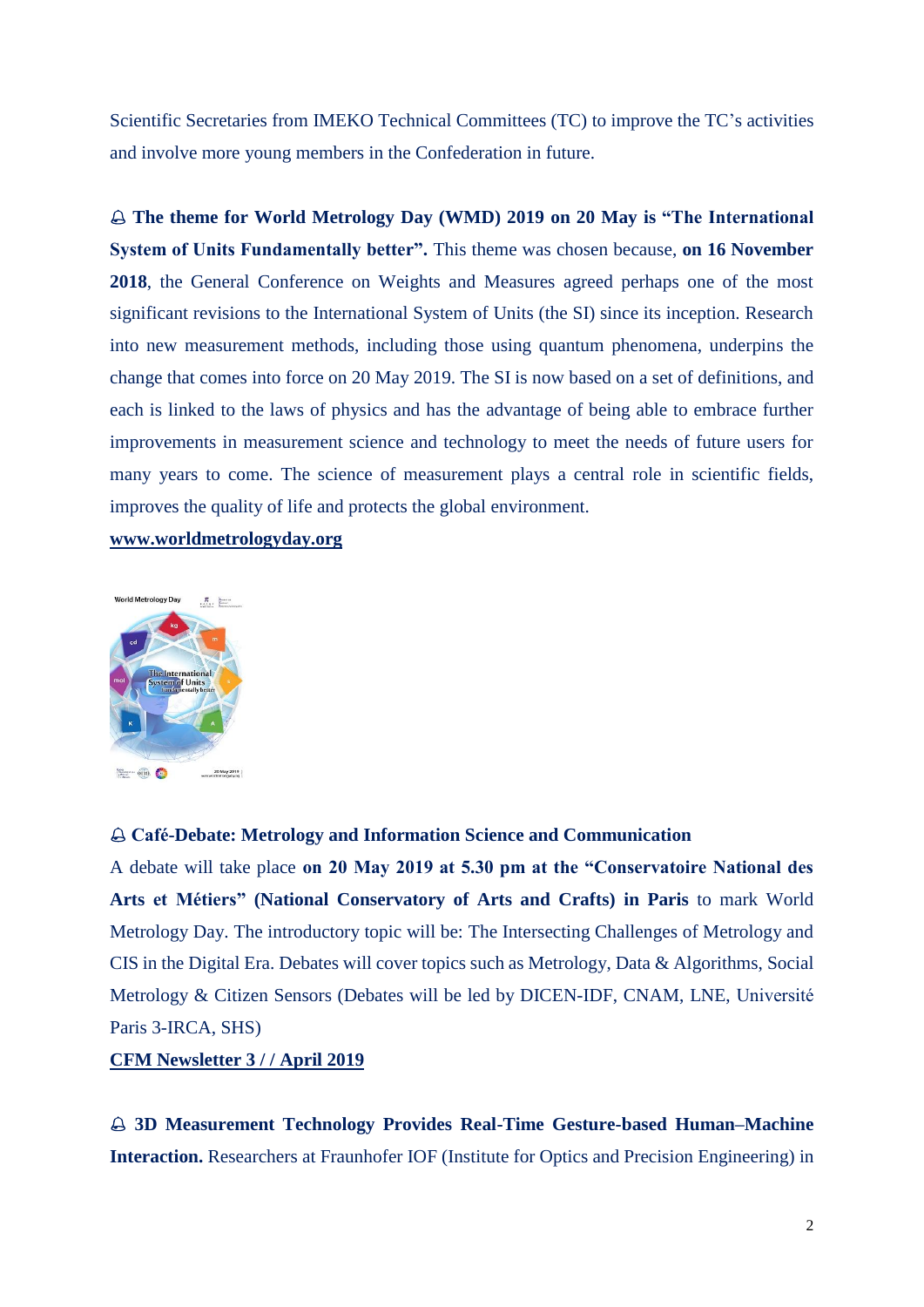Jena, Germany, are raising human–machine interaction to a new level: the high-speed 3D measurement and sensor technology developed in the 3D-LivingLab research project enables them to capture and interpret even complex movements—and does so in real time. **At the Hannover Messe (1–5 April 2019),** the research team was demonstrating its gesture-based human–machine interaction technology using the example of a wall made up of 150 spheres that copies in 3D every head, arm and hand movement of a person standing in front of it, thus simplifying the workflows (from production scenarios to health and safety) greatly. The wall of spheres—representing cutting-edge technology—was created as part of the "3D-LivingLab" project.

#### **[www.iof.fraunhofer.de](http://www.iof.fraunhofer.de/)**



 Actions were taken by Elsevier Ltd. and IMEKO to meet the new EU GDPR law**—**the relevant Data Protection Addendum and with some new developments to **the Measurement Journal Sponsorship Agreement and its companion journal, the Journal "Measurement Sensors".**

This new journal will publish the following types of papers: regular articles, which should describe original research of high quality in the field of sensors and sensor systems; review articles, which will generally be specially commissioned. However, the Editor-in-Chief welcomes suggestions for topics and authors as well as technical notes that provide rapid publication of important new contributions.

**The Editor-in-Chief for "Measurement Sensors" is Prof Kenneth T. V. Grattan**, who is fully supported by Prof Paolo Carbone, the Editor-in-Chief for "Measurement".

Both agreements were signed in April 2019 by the President of IMEKO.

These contracts strongly contribute to the significant benefits to IMEKO in the years to come.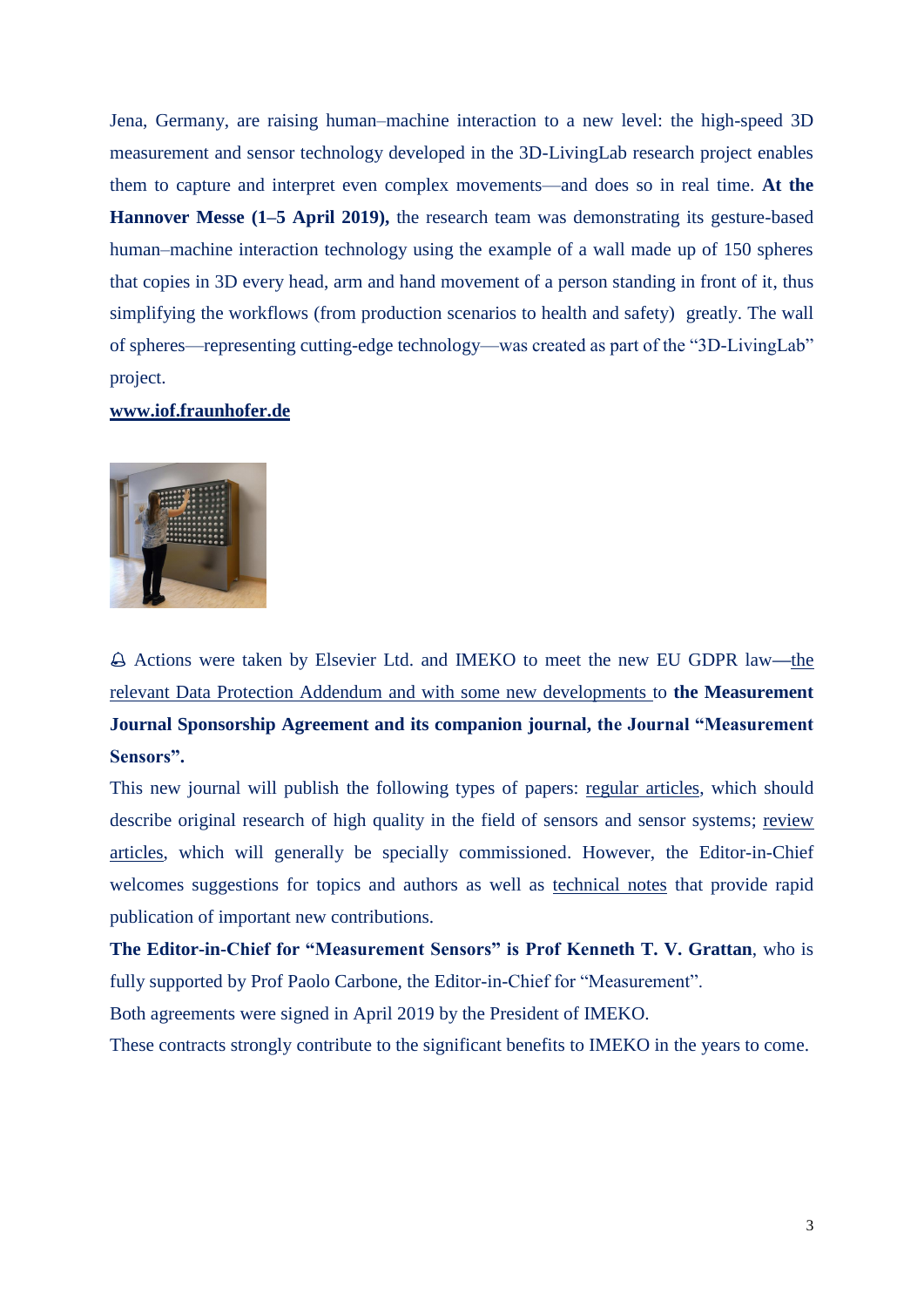### **The issues of Acta IMEKO (Vol. 8.1)** were published in April 2019



 **Our former Polish GC Member,** the Representative of the Polish Member Organization of IMEKO **Prof Roman Z. Morawski's book "Technoscientific Research: Methodological and Ethical Aspects"** will be released **in the first 10 days of May 2019,** both in paperback and in the form of an eBook. This professional volume is mainly intended for graduate students of the empirical sciences, but it will also be useful for more mature researchers and for curiositydriven undergraduate students of all fields. It emphasises the importance of measurement as a core operation of any empirical research and a non-negligible source of epistemic uncertainty. The author recommends his book for both teaching and research purposes since he based the contents of the book on his lectures on research ethics and research methodology delivered at Warsaw University of Technology since 2006.



 **Special topic "Sensor and Measuring Technology for Process Automation" of the SENSOR+TEST 2019**, the leading International Measurement Fair **from June 25 to 27 2019, at the Nuremberg Exhibition Centre** will offer suppliers and users the opportunity to participate in the innovation dialogue on new solutions and concepts in sensor and measuring technology in the industrial internet—based on the two most measured parameters, pressure and temperature, the diversity in process sensor and measuring technology has been the core of the SENSOR+TEST trade fair since its inception. To point out the significance of this topic, a **Special Stand dedicated to "Vision Sensors and Systems"** will be available for the visitors where companies and institutions will showcase their innovative products and solutions.

**[https://www.sensor-test.de/sensor-test-2019-for-visitors/special-topic-sensor-and-](https://www.sensor-test.de/sensor-test-2019-for-visitors/special-topic-sensor-and-measuring-technology-for-process-automation/)**

**[measuring-technology-for-process-automation](https://www.sensor-test.de/sensor-test-2019-for-visitors/special-topic-sensor-and-measuring-technology-for-process-automation/)**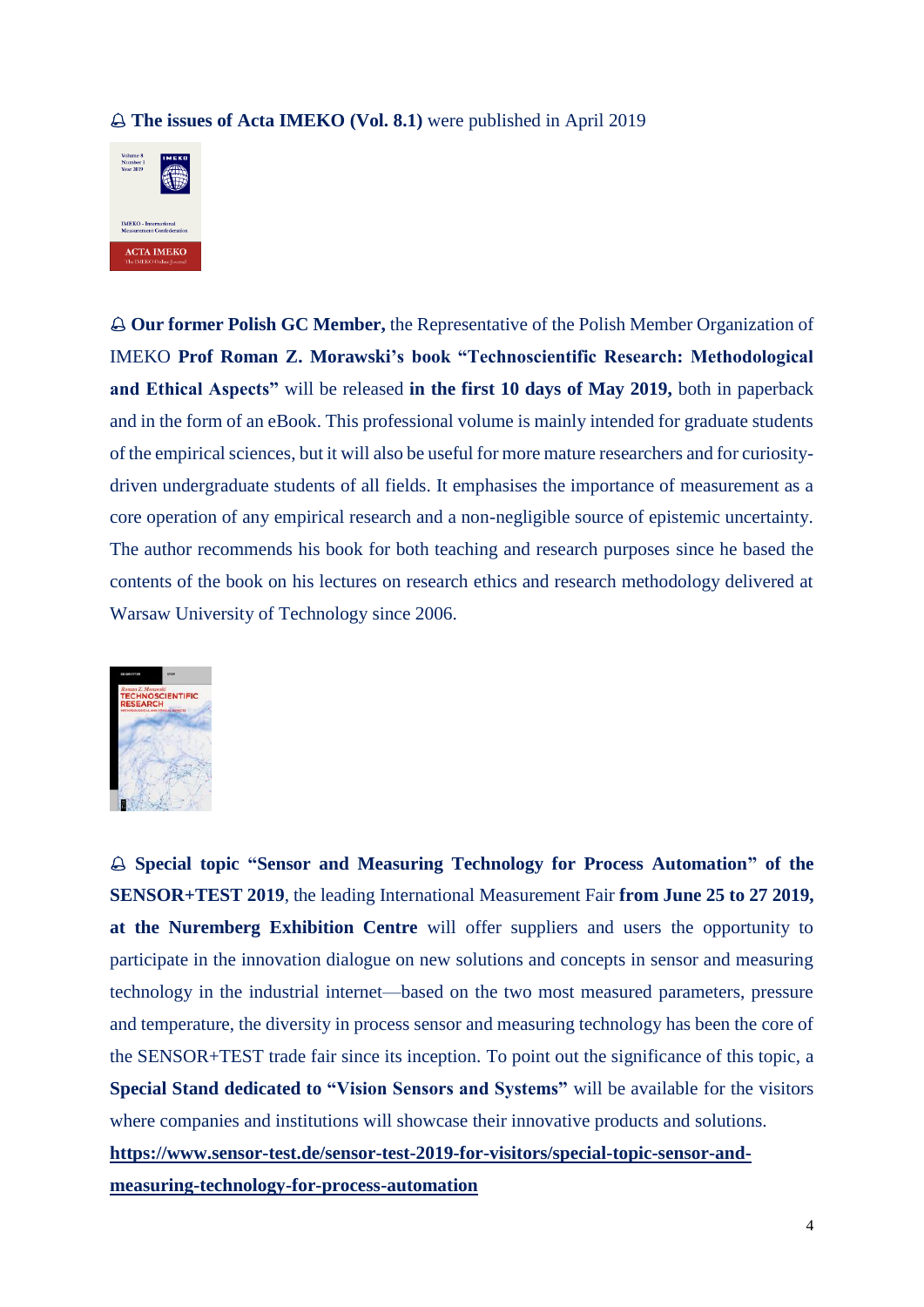

 $\triangle$  The site and the dates (!!) of the next IMEKO (annual)  $62<sup>nd</sup>$  General Council (GC) **Session and the related (AB, TB and EB) Meetings:**

- **Advisory Board (AB) Meeting**: **Thursday morning, September 5 2019 (at PTB Berlin Institute, Germany)**
- **62nd GC Session merged with Technical Board (TB) and Editorial Board (EB) Meetings: Thursday afternoon, September 5 2019 and whole Friday, September 6 2019 at PTB Berlin Institute, Germany)**

**Our German MO, Physikalisch-Technische Bundesanstalt (PTB),** created **an IMEKO GC webpage on PTB's website** providing an outline of the programmes (including lab tours) and linking all necessary information.

**<https://www.ptb.de/cms/en/ptb/fachabteilungen/abt1/imeko-gc.html>**



PTB Berlin Institute

### *Other interesting topics*

### **Smart City Strategy Index topped by Vienna**

The Austrian capital Vienna has been declared the world's highest performing smart city for the second year running by the Smart City Strategy Index. The index compiled by experts at the strategy consulting firm Roland Berger analysed 153 cities with a published official smart city strategy in place. Ranking was based on a variety of factors, including a comprehensive deployment of smart city technology. Vienna ranked first because of its strong, integrated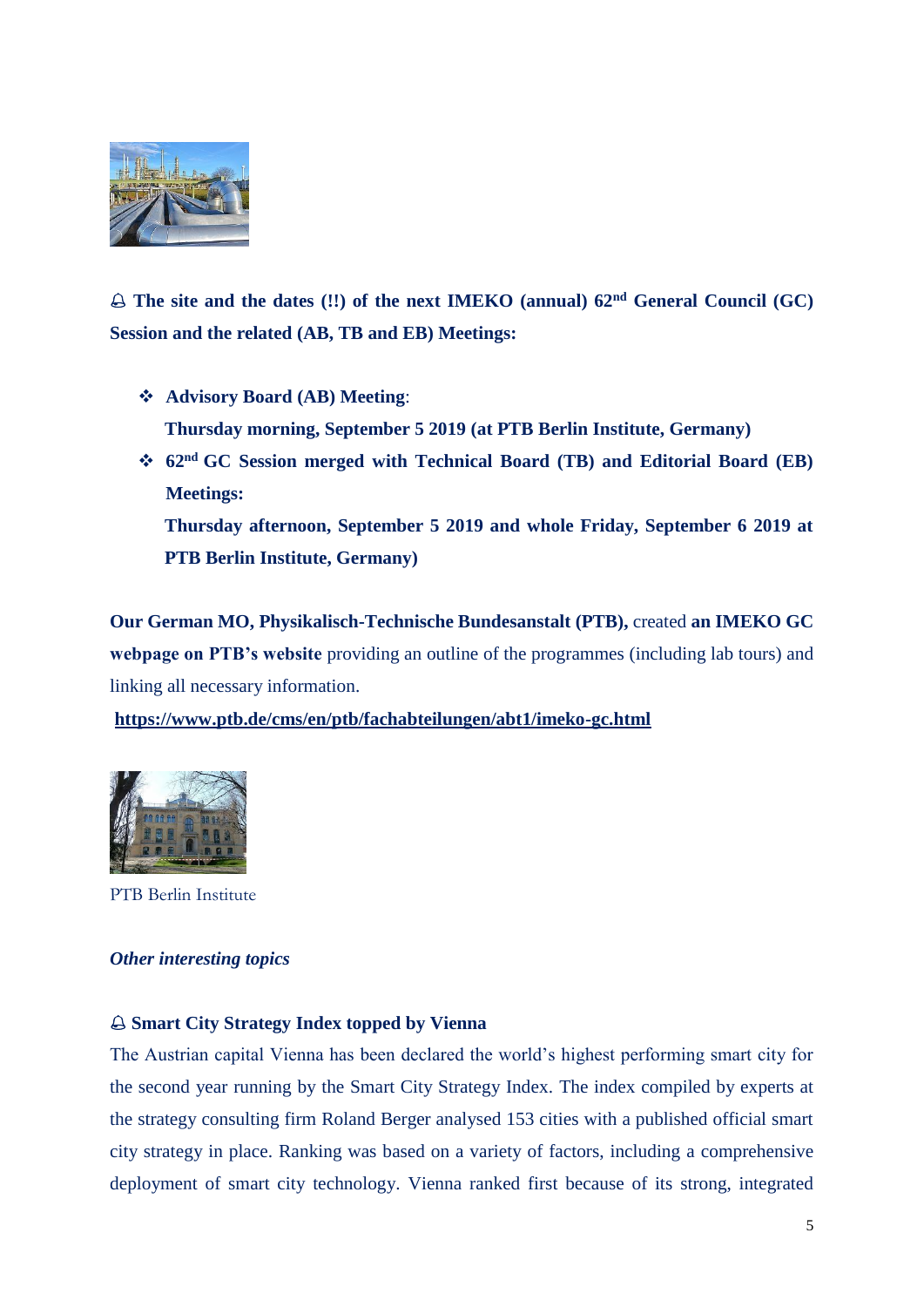framework strategy and innovative solutions for mobility, the environment, education, healthcare and public administration as well as a system to monitor the progress of the individual projects. The highest possible scores were given to the city planning, coordination and implementation of stakeholder partnerships in its smart city programme. **London** ranked second on the index, scoring highly in stakeholder partnerships and infrastructure connectivity, while the third on the list was **St Albert in Canada**.

Of the cities analysed only 10 per cent had a smart city strategy defined in the index as "comprehensive". (While Europe and North America produced more smart cities, analysts found cities in Asia scored better overall for their smart city performance.)

#### **[www.governmenteuropa.eu/smart-city-strategy-index/92589](http://www.governmenteuropa.eu/smart-city-strategy-index/92589)**

#### **ID card security to be tightened**

Representatives for the EU Presidency and the European Parliament have reached an agreement on boosting the security of EU identity cards and residency documents. Under the agreed provisional measures, which are to be presented to Member States' ambassadors for confirmation, identity cards must adhere to a uniform credit card-style format, with a machinereadable zone, a contactless chip, a photograph of the cardholder and two fingerprints. They must also include the country code of the Member State in which they are issued. This proposal, which will enter into force two years after it is formally adopted, does not require Member States to introduce ID cards if they are not already required under national legislation.

**[www.governmenteuropa.eu/id-card-security/92344](http://www.governmenteuropa.eu/id-card-security/92344)**

#### **EU short-stay visa reform: rules simplified**

The European Parliament and Council have reached an agreement on the proposed reform of short-stay visas for non-EU nationals.

The new EU Visa code will simplify the current application procedures for short-stay visas that last up to 90 days in any 180-day period. The policy is aimed at the simplified visa process for legitimate travellers visiting the EU for tourism or business purposes. The minimum time allowed remains 15 days before visa applicants plan to travel. The general fee for visa applications is set to increase from  $\epsilon$ 60 to  $\epsilon$ 80, with potential reductions for children and teenagers. Full-time students and researchers are currently exempt from paying the visa fee (this will not change under the reforms). This visa deal provisionally agreed on by negotiators will be passed to the Civil Liberties Committee for approval before it is voted on in the European Parliament's plenary session.